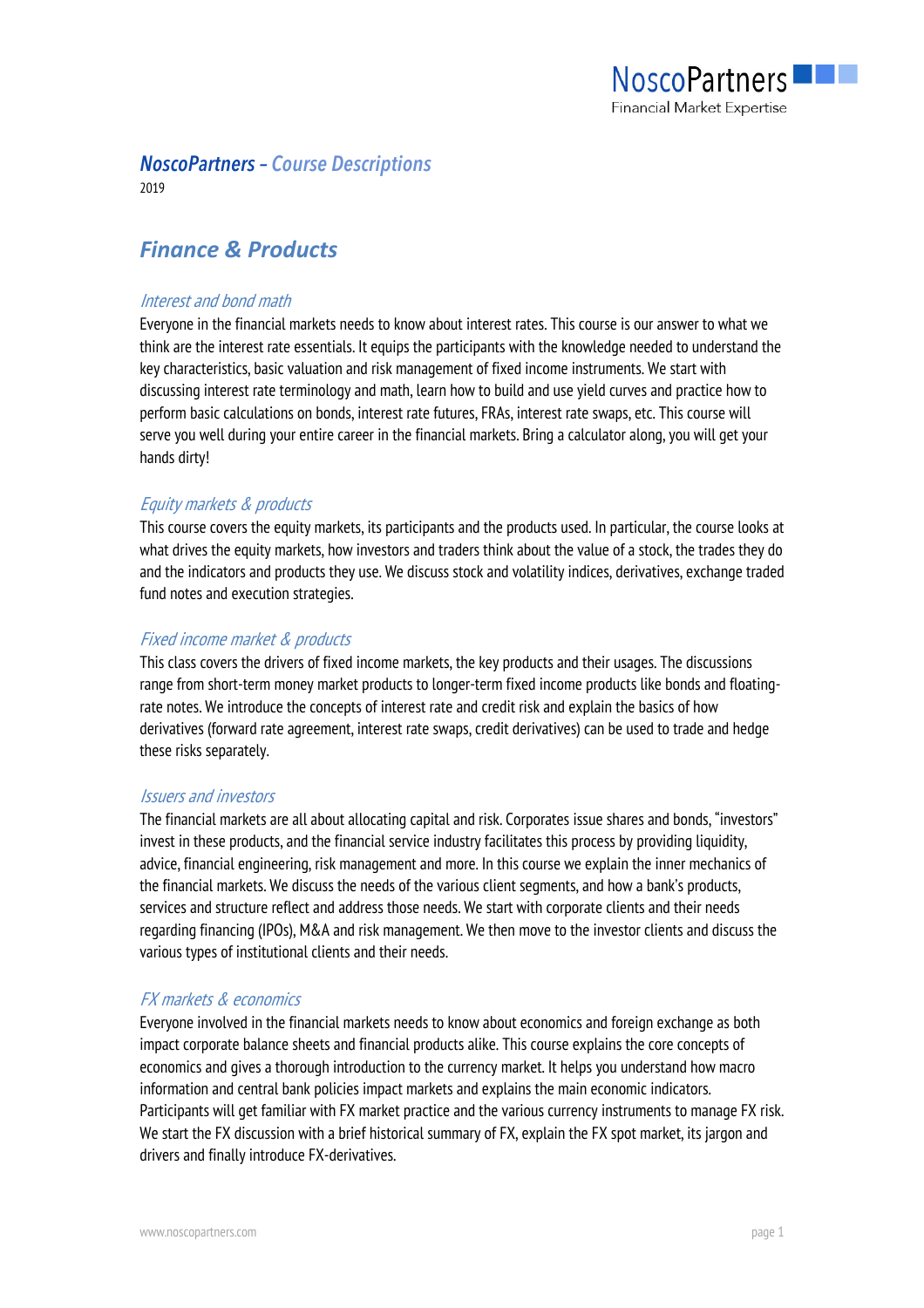# Portfolio essentials

A good life balances ambition and lifestyle. Similarly, a good investment portfolio optimally balances expected return and risk. This is at the core of modern portfolio theory and forms the foundation upon which much of today's investment practice and risk management is based. In this course we explain the main concepts behind portfolio selection and investigate its impact on the asset management industry. We investigate the risk-return trade-off in a portfolio, explain why diversification is the only free lunch in finance, deepen participants understanding of risk-concepts like volatility and correlation. This course also provides an opportunity to review concepts and measures used every day in asset management like Alpha, Beta, Sharpe Ratio and Information Ratio.

## Derivatives without maths

Derivatives – futures, forwards, swaps and options – have transformed the financial world. Virtually every area of finance – corporate issuance and hedging, institutional and private investing – have been profoundly affected. This course will explain the nature of derivatives and how they are used in a non-technical, intuitive way. The course is a gateway to the world of derivatives. We show how derivatives are used in investment strategies and we explain the main value drivers.

# Derivative fundamentals

This course aims to provide participants with a conceptual understanding of options and other derivative instruments backed-up by enough quantitative support to provide a good level of comfort with derivative products. The course introduces the main types of derivative instruments and explains how they are used, valued and risk managed. We look at the trading as well as the investment side of the derivatives market, we show how derivatives are used in investment strategies and we explain how a derivatives trader manages his book. The course covers absolute and relative valuation, derivative strategies and risk measures.

# Statistics for portfolio management

This course is an introduction to statistics and statistical methods. It is suitable both for the true beginner as well as those who have had statistics training in the past and wish to refresh their knowledge. The class explores key statistical concepts and techniques commonly used in portfolio management. It covers univariate and bivariate statistics, risk measures, distributions, regression and time series analysis.

## Bespoke test preparation workshops

Preparing for certification or recertification can be a daunting task. Advanced financial topics like derivatives, structured products, portfolio math, equity valuation etc. can be hard to digest. This is especially the case if you do not use these products and concepts in your daily work. We offer bespoke preparation workshops to help demystifying the certification topics and provide an opportunity to ask all those questions you had during your self-study. The NoscoPartners are all banking professionals with a strong academic background and extensive education experience. We put great emphasis on explaining how financial concepts have impacted the investment practice and how they are reflected in financial products & markets. Our goal is to turn the 'dry' financial theory into an exciting lively story that helps you advance in your job.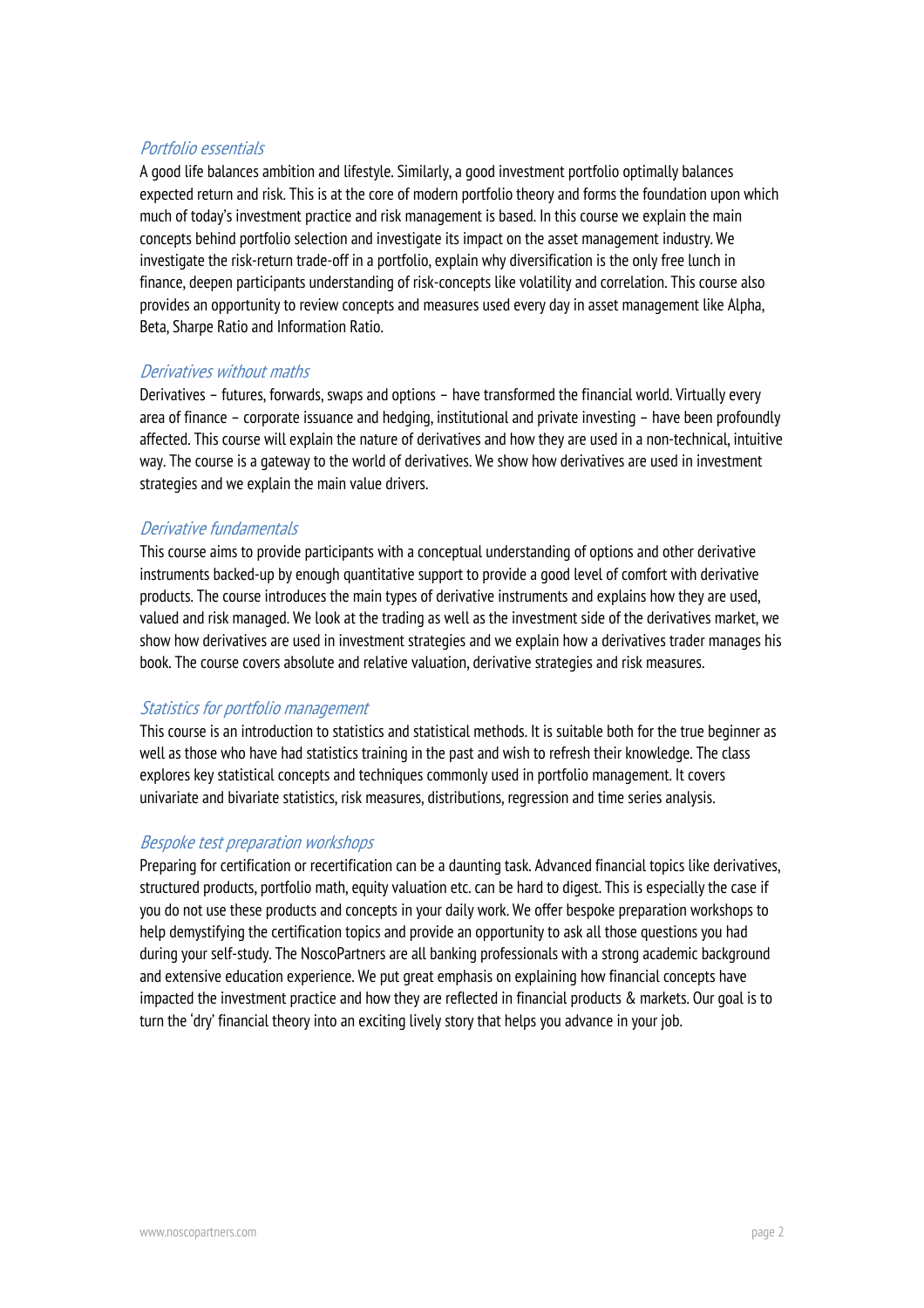# *More on Products*

# Convertible bonds

If you invest in a convertible bond you have the choice of becoming an equity or a fixed income investor. In a sense, you have the best of two worlds. But that also means you need to understand both worlds in order to spot investment opportunities. This course introduces convertibles and examines the issues associated with these unique hybrid securities. We will explain the main products and structures, identify their value drivers, investigate the convertible markets from the investor side, and finally switch to the issuer's perspective. We will also cover special structures like mandatory convertible bonds and CoCo bonds (contingent convertible bonds).

## Structured products (I & II)

This course provides a good overview of the structured product markets from both an investor and issuer perspective. We will examine the rationale for these products and their underlying building blocks. The first part of the course focuses on classic structured products linked to equities, rates, and currencies. In the second part of the course we discuss the limitations of such "traditional" structured products and the reason why more "exotic" products have been developed. Participants will gain an understanding of the key ideas behind each structured product type, what factors affect its valuation, and the investor needs that are addressed: who uses (should use) the products? What are the benefits and risks? What are the most frequently asked questions by investors?

## Private equity

This is a course for all those who are new to Private Equity and need to understand the Private Equity industry and Private Equity investments. We will explain how Private Equity funds operate, how they are structured, and review their value proposition. We then highlight different types of Private Equity investments, discuss their main characteristics and explain how the capital commitment process works before turning to return and risk measurement in Private Equity.

## Hedge fund strategies

The Hedge Fund value proposition is to produce high returns with low volatility, low market correlation and low probability of losses. Sounds too good to be true? Well many funds are able to achieve this, but how? There is no such thing as a standard Hedge Fund and in this course we will look at the various strategies that Hedge Fund's employ to generate positive returns. We review single trades to get a better understanding of the return and risk potential contained in different hedge fund strategies. Finally, we have a look at trends that the hedge fund industry has gone through, and discuss what the future may hold for this often misunderstood investment class.

## **Commodities**

This course sets the foundation to commodity investing. All you need to know to get started fast. The course explains what makes commodity investing so different from investing in financial securities. After providing an overview of the different commodity types, it uses the crude oil market to explain future contracts, forward curves, backwardation, convenience yield etc. Our goal is to help you and your clients understand commodities as an asset class.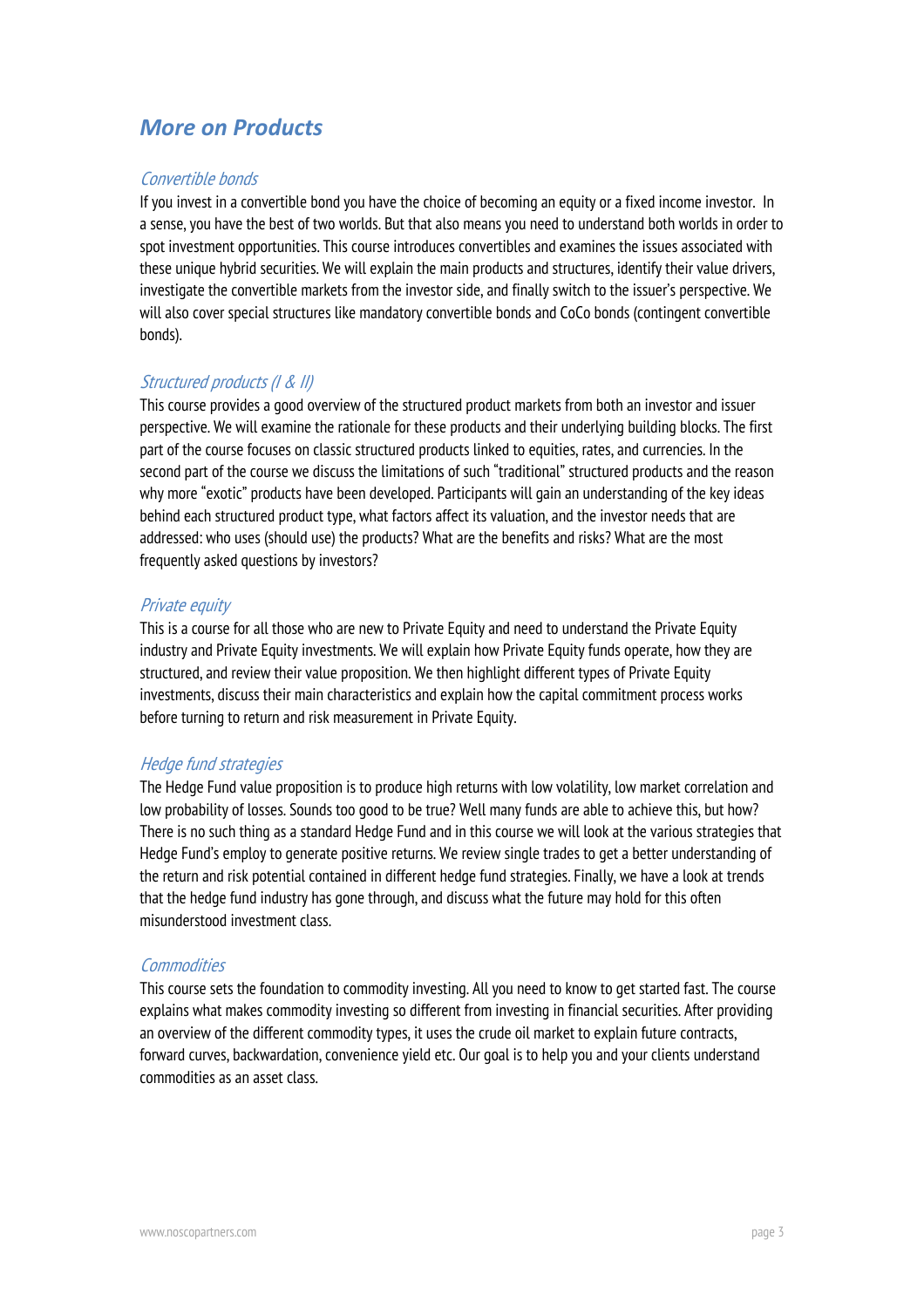# Credit derivatives

This course provides a solid introduction to credit default swaps and other credit derivatives. We start with the mechanics of Credit Default Swaps, the rational and historic development of the single name CDS and index products. We then investigate the value drives of credit derivatives and how credit derivatives are used to express views in the credit market. After completing the course, participants will understand the features of credit derivatives, what factors affect its valuation and how the products are traded and applied in the markets. Participants will be confident and knowledgeable enough to have informed discussions on credit derivatives.

# OTC derivatives: Credit Risk & Funding

OTC derivatives expose counterparties to credit risk, funding risk and the need to back those risks with capital. The magnitude and cost of these risk and capital needs is important for pricing, risk management and marking-to-market. This class introduces the concepts and drivers of credit, funding and capital valuation adjustments of OTC derivatives. It helps participants' transition from a world where all cash flows are discounted using the 'risk-free rate' to one where credit spreads, funding costs and collateral quality affect the value of an OTC trade. Participants should have a fundamental understanding of derivatives as can be obtained by attending the derivative fundamentals course.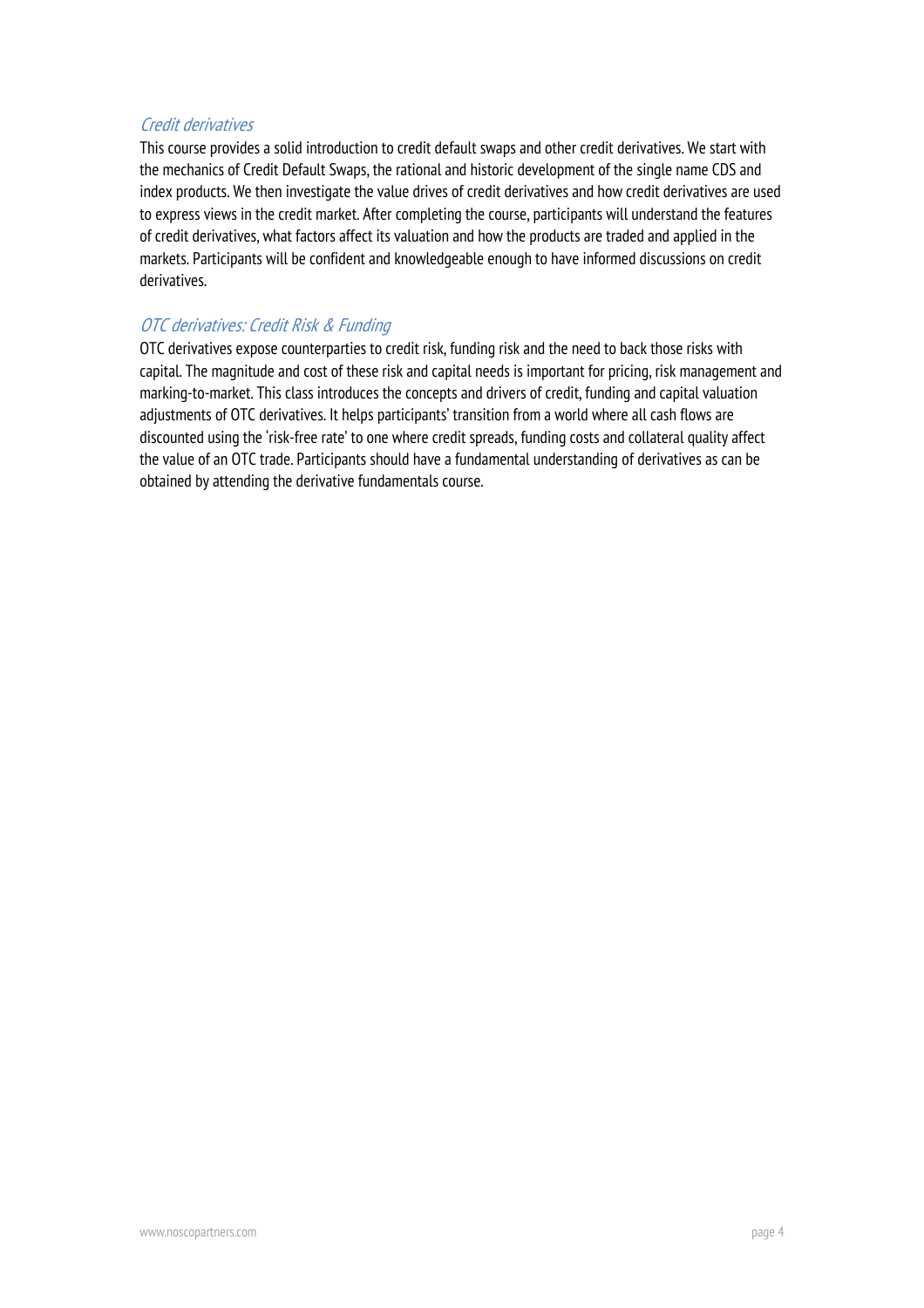# *Advanced Topics*

## Behavioural Finance

Traditional finance makes several assumptions about the rationality and consistency of market participants. Arising from the examination of anomalies in the marketplace apparently at odds with those assumptions, Behavioural Finance addresses seemingly irrational behaviour and market phenomena inconsistent with the predictions of the academic models. This talk will increase the awareness of the participants to common investor pre-dispositions, biases, and "mistakes" that are observed in the market:

- What is Behavioural Finance and how does it differ from the Theory of Modern Finance?
- What are the factors that often influence (and sometimes cloud) one's thought processes and judgment?
- How can the insights of Behavioural Finance benefit those working in the capital markets?

#### Equity valuation

This course provides a thorough introduction to equity valuation. It covers the popular valuation techniques – equity multiples, enterprise multiples and discounted cash flow methods. We introduce the main concepts behind each method, discuss their value drivers and reconcile seemingly contradictory results. In hands-on case studies and exercises participants will apply the different valuation techniques. The course is designed to make participants more efficient in reading equity research.

## Equity derivatives & strategies

This course examines how derivatives are used in the equity markets to implement investment views. It builds on several case studies in which we discuss risk reduction, yield enhancement and leverage strategies. We review the main concepts behind each strategy, discuss strike and expiry selection and explain how risk measures can help investors to better understand the behavior of derivative positions.

## Investing in volatility

Volatility based investments can be an effective diversifier for many portfolios. This course provides a solid introduction into this topic. We review the terminology and jargon of the volatility market by examining classic ways of trading volatility through vanilla options but then swiftly move to the more direct ways of trading volatility through volatility derivatives like VIX futures, VIX options and variance swaps. The use of volatility derivatives and the strategies to express volatility views will be an important part of this course. Participants should have a fundamental understanding of derivatives.

## Derivative Master Classes

Our derivative master program is based on insights from the trading floors of large derivative houses. The courses combine academic rigour, market knowledge and reflect the newest developments in finance. The program consists of a series of demanding courses aimed at participants looking for in-depth understanding of derivatives and volatility markets as encountered in the real business world. The course content was refined over many years and applied to train thousands of investors, traders, risk managers, structures and marketers. The tailored programs include challenging homework assignments and a final exam. Topics include option valuation models, hedging and risk management techniques, volatility markets, volatility smile and term structure, volatility trading, stochastic volatility, interest rate options, exotic derivative products and uses of options in various products.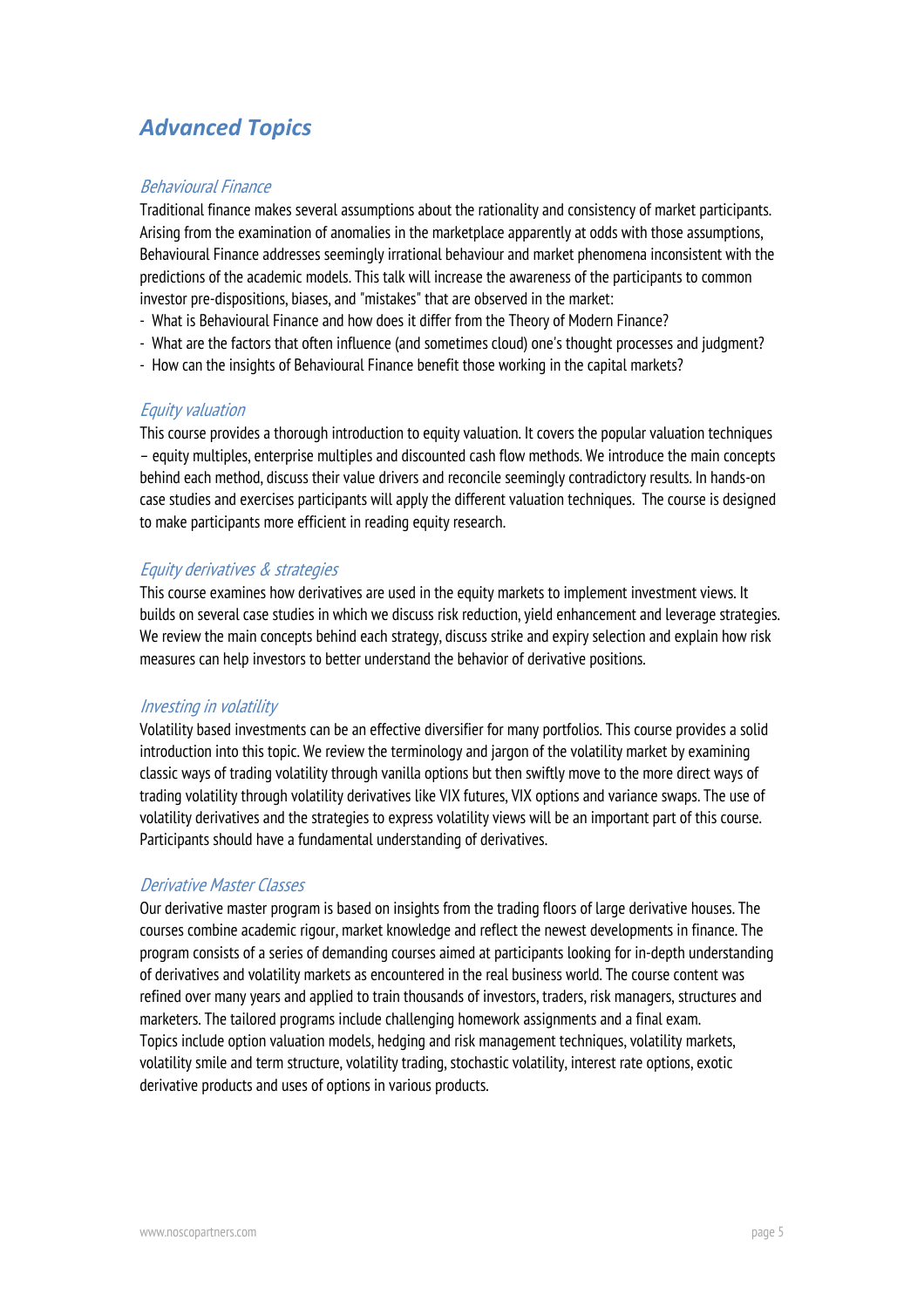# *Buy-side specials – Courses for investors, wealth and asset managers*

## Portfolio Construction - Building efficient portfolios

Portfolio theory analyses how wealth can be optimally invested in assets, which differ in regard to their expected return and risk. It forms the foundation upon which much of today's investment practice and risk management is based. This course provides a thorough introduction to this field and explains the contributions of Markowitz, Sharpe and others. We examine the trade-of between risk and return, use our insights to identify efficient portfolios, and explain the economic conclusions on asset prices. After completing the course participants will understand the fundamental concepts and measures used every day in asset management: Efficient Frontier, CAPM, Alpha, Beta, Sharpe Ratio, Information Ratio, etc. Participants should have basic familiarity with statistics before attending this course.

## Portfolio review & analysis

Risk management systems describe the exposure and potential changes to factors affecting the value of an investment portfolio. This course is all about reading and understanding such portfolio risk reports. We look at equity, fixed income and multi asset portfolios and investigate how risk systems define and analyse exposure and risk. This is a hands-on course providing practical insights into portfolio analysis. It explains the concepts, demonstrates the tools used, and describes the risk models behind the reports. Participants work through practical examples reviewing equity, fixed income and multi asset portfolios. A good understanding of modern portfolio theory is a needed to follow this course.

## Behavioural Finance & Quant Investing

Behavioural economics has shown what practitioners have long maintained; markets are only partially rational. Investors are prone to systematic misjudgements, and as a consequence information is being belated or misinterpreted by the market. In this course, we examine how investor behaviour influences market prices. We describe the return drivers (factor premia) that establish themselves in the market as a consequence of psychological and structural patterns and show how systematic "quantitative" investment strategies benefit from it. Systematic strategies such as smart beta, factor allocation, and factor investing are today at the centre of many discussions in asset management. This course explains these strategies and the fundamentals behind them. A must for all those who are interested in current developments in asset management.

## Managing currency risk in investment portfolios

Any foreign investment carries two exposures; the performance of the foreign asset and the movement of the foreign currency. This FX exposure is often considered to be just a by-product of the actual investment decision and its management neglected. But currency movements can significantly affect the performance of the portfolio. This class examines the risk and return impact of currency exposure and investigates how it can be hedged and managed. Participants will learn how to decompose portfolio returns into local and foreign components and how to manage the implied currency risk.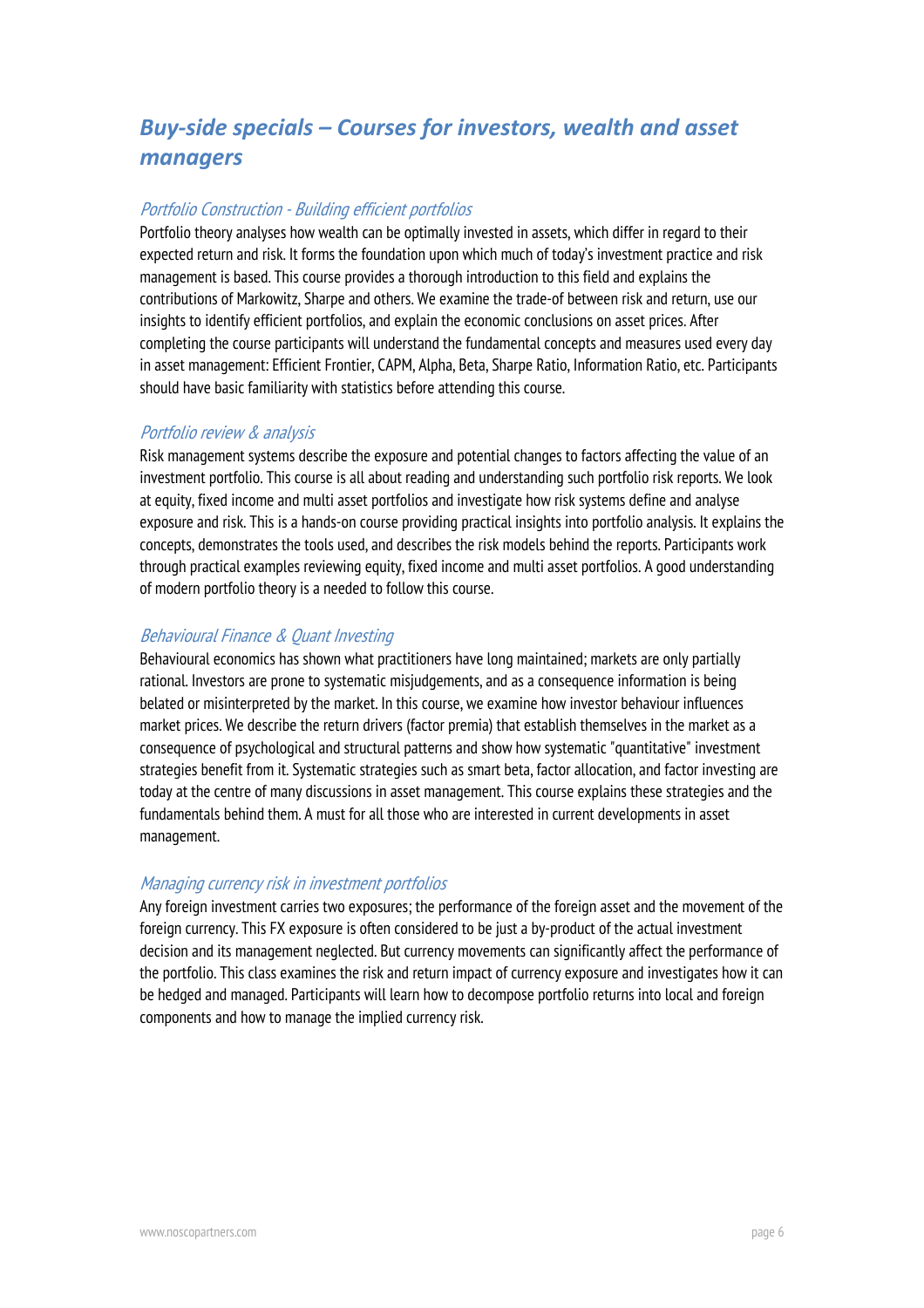# Risk Management Strategies

There are two important ingredients for successful long term investing – first, an efficient asset allocation to harvest risk premiums, and second, your ability to avoid extreme drawdowns when markets switch to crisis mode. Asset allocation and Risk management should be planned and implemented with a long-term focus in mind. In this seminar we investigate the pros and cons of the most popular risk management strategies – from the classic "mechanic" option based to "smart" signal based managed future strategies - and compare their success under various market conditions. No one will ever present the Holy Grail to downside risk management, but understanding the dynamics of the different strategies will help investors make the best compromises. It might even lower your blood pressure, and reduce your Post Traumatic Stress Disorder from financial crises.

# Executive education for investment board members

This education program is about getting the big decisions right. It is designed for board members of institutional investors such as pension plans or endowments. Its primary goal is to provide practical guidance relating to key investment topics such as: 1) Investment beliefs and return sources 2) Investment strategy setting 3) Oversight and risk monitoring and 4) dynamic exposure management. The course focuses on promoting critical discussion, topical debates and best practice exchange, with only as much emphasis on technical investment details as needed. For more details please contact us to receive a full course description.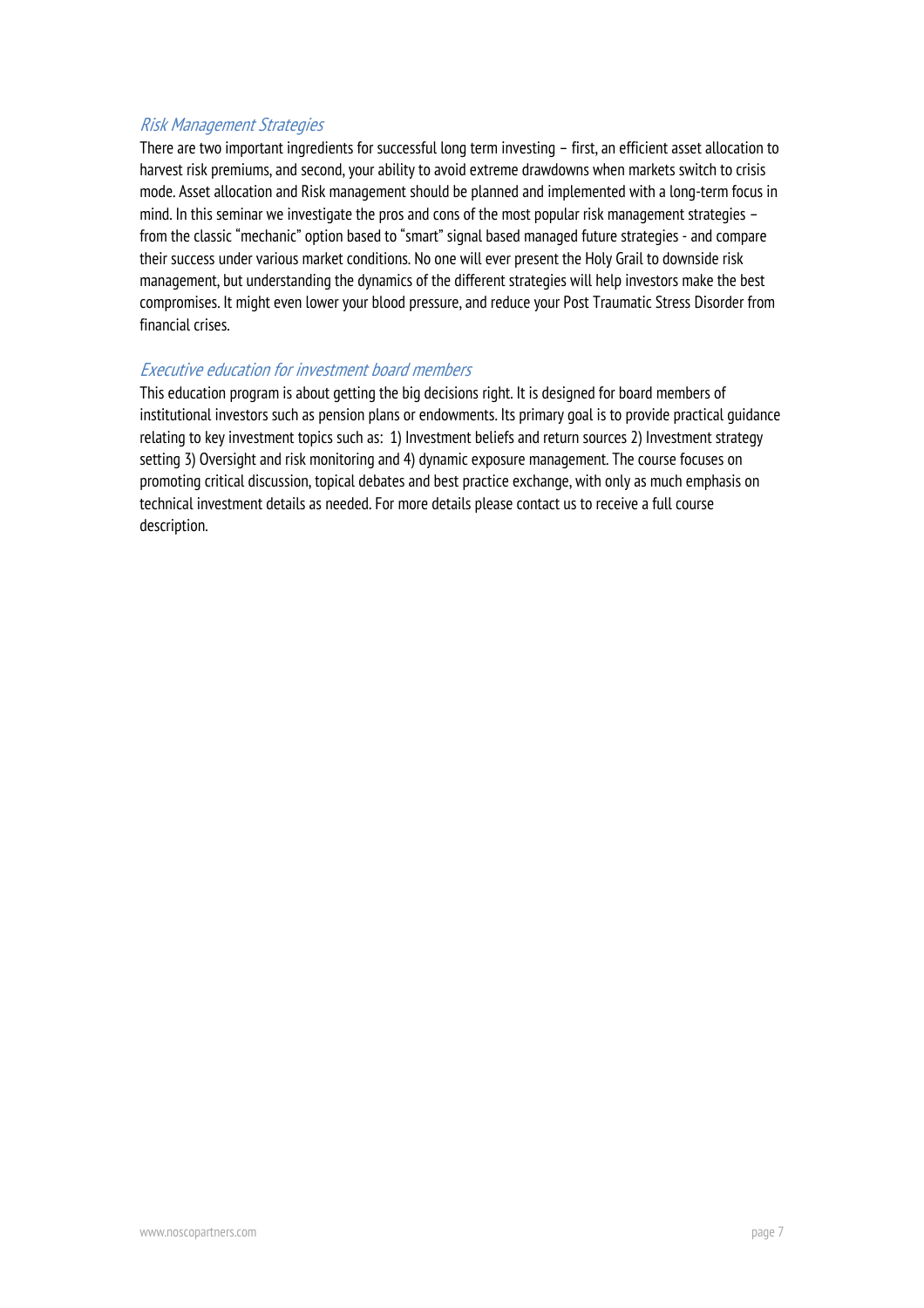# *Hot Topics*

# Bitcoin & Crypto currencies

Even though the acceptance of Bitcoin has increased among investment professionals, the crypto currency remains something of a closed book for many. In this course we explain how bitcoin really works, how secure bitcoins are and in general how a crypto currencies differ from a 'normal' currency. To understand what is so special about Bitcoin, we will have to look under the hood of the crypto currency, explaining terms like block-chain, digital signatures and more. After the course you will be able to separate fiction from reality and make your own judgment of how bitcoin and related technologies might change the world of finance.

## Fintech - Innovation in Finance

Artificial Intelligence, machine learning, blockchain, smart contacts, coin offerings; new terms and technologies just keep coming. This wave of digitization poses major challenges for the banking industry and the finance world. Financial intermediaries are confronted with an increasing number of new competitors (fintech companies) in all business areas. New 'disruptive' solutions fundamentally call banks' existing business models into question. This course provides a comprehensive overview of the trends in financial technologies (fintech), the challenges and opportunities they pose. The course will enable participants to have informed "fintech" discussions with customers, colleagues and specialists.

## Systematic Investment Strategies & Smart Beta

Traditionally asset management considers asset classes the main building blocks of portfolio construction. But a diversification between asset classes often yields suboptimal portfolios from a risk perspective. Can we build better portfolios by considering distinctive return patterns (Risk Factors) as the basic building blocks of the investment universe? Switching from an asset allocation to a risk factor allocation framework? In this seminar we explain the concepts and jargon behind factor investing, Smart Beta and discuss different ways to implement a systematic investment approach.

# Understanding banks – Banking business explained through the financial statements of a universal bank

This is a course designed for all those who work in banking, excel in their daily job and would like to better understand the big picture of how a universal banks really works. Starting from headline earning numbers, we embark on a journey through a bank's annual reports to better understand the different facets of the banking industry. We investigate how the various divisions of the bank differ in income type, balance sheet impact and capital requirements. We then use these insights to show how a bank's business model is reflected in its financial statements. In the second part of the course we investigate how the different banking businesses are managed as one firm. We discuss risk-, liquidity- and capital management of a universal bank and how key performance measures are used to balance profitability and constraints.

## Navigating through the Regulation Jungle

The two main aims of financial market regulation have always been the protection of investors and the promotion of a safer, more stable financial system. While before the financial crisis the emphasis was more on harmonization, cross border efficiency and enabling competition, the regulatory focus after the crisis has shifted towards improving the robustness of the financial markets, more protection and more control. Today, investment professionals find themselves in the midst of a wide range of new regulatory initiatives. Rules are either becoming stricter or completely new rules are introduced. Professionals all over the world face the challenge to deal with seemingly endless waves of new regulations. In this talk we draft an overview map of this growing regulatory jungle. We concentrate on European regulatory initiatives but do this without losing sight of the broader context of various international initiatives.